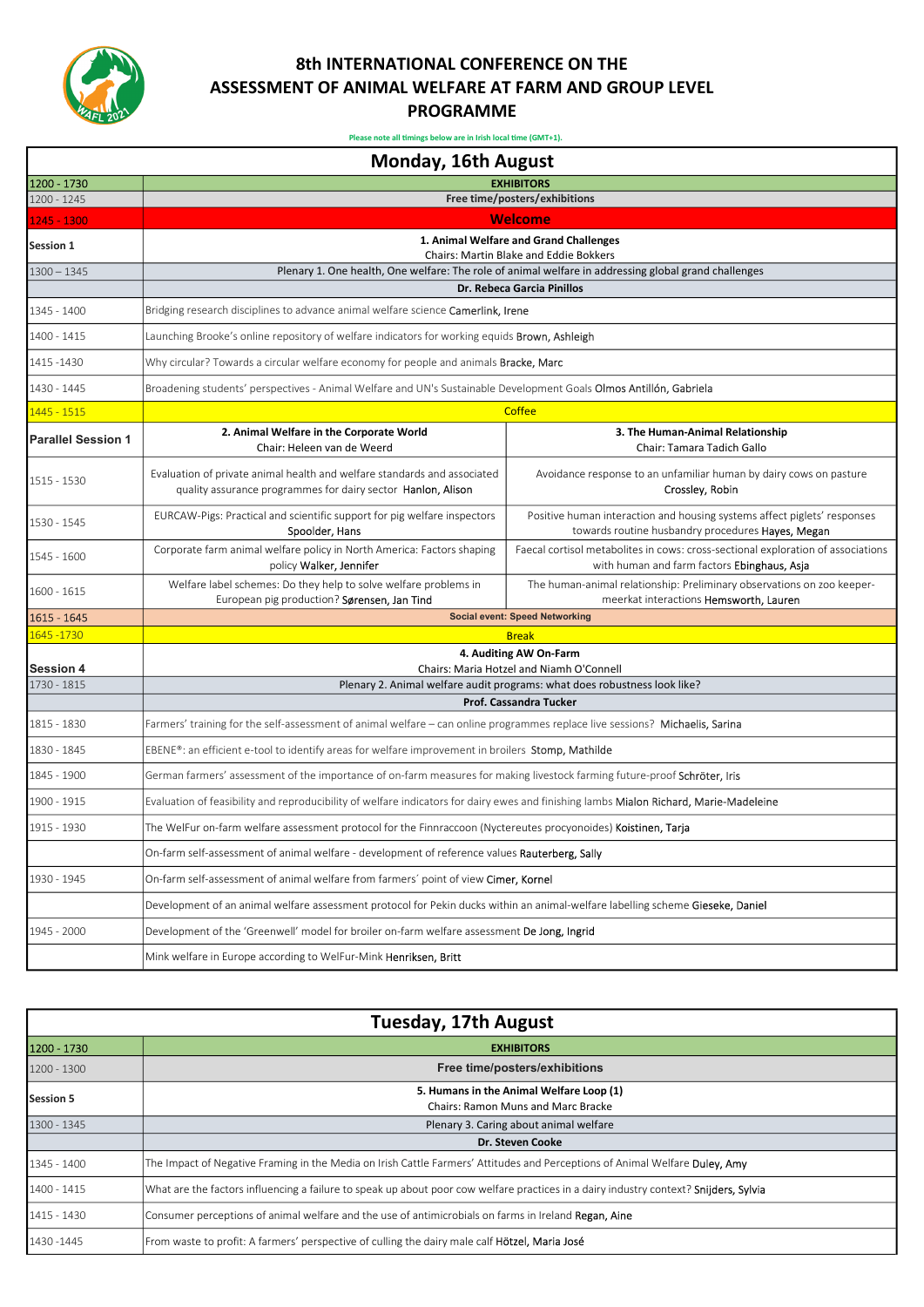| $1445 - 1515$             | <b>Coffee</b>                                                                                                                                                                                                                                                                                                                                                                                                                                                                                                                                                                                                                             |                                                                                                      |
|---------------------------|-------------------------------------------------------------------------------------------------------------------------------------------------------------------------------------------------------------------------------------------------------------------------------------------------------------------------------------------------------------------------------------------------------------------------------------------------------------------------------------------------------------------------------------------------------------------------------------------------------------------------------------------|------------------------------------------------------------------------------------------------------|
| <b>Parallel Session 2</b> | 6. Humans in the Animal Welfare Loop (2)<br>Chair: Beth Ventura                                                                                                                                                                                                                                                                                                                                                                                                                                                                                                                                                                           | 7. Improving Animal Welfare (1)<br>Chair: Miroslav Kiosevski                                         |
| 1515 - 1530               | Opinion of organic and free-range pig farmers on animal welfare and the<br>PIGLOW app for animal welfare self-assessments Graat, Evelien                                                                                                                                                                                                                                                                                                                                                                                                                                                                                                  | Choice in the early environment can boost coping abilities in young laying hens<br>Skånberg, Lena    |
| 1530 - 1545               | Shear influence: The relationship between short tail docking in sheep and<br>ease of shearing. Woodruff, Madeleine                                                                                                                                                                                                                                                                                                                                                                                                                                                                                                                        | Do dairy cows want to go outside to lie down in the autumn?<br>Shewbridge Carter, Laura              |
| 1545 - 1600               | Using the Behaviour Change Wheel (BCW) framework to improve cat<br>welfare in practice Zaini, Syamira Syazuana                                                                                                                                                                                                                                                                                                                                                                                                                                                                                                                            | Feeding single dam colostrum is better for dairy calf welfare than pooled<br>colostrum Kennedy, Emer |
| 1600 - 1615               | Dairy farmer, veterinarian, and hoof trimmer perceptions of barriers in<br>lameness management Wynands, Erin                                                                                                                                                                                                                                                                                                                                                                                                                                                                                                                              | Management of non-ambulatory cows on Canadian dairy farms Stojkov, Jane                              |
| 1615 - 1700               | Free time/posters/exhibitions                                                                                                                                                                                                                                                                                                                                                                                                                                                                                                                                                                                                             |                                                                                                      |
| 1700 - 1900               | <b>Workshops</b>                                                                                                                                                                                                                                                                                                                                                                                                                                                                                                                                                                                                                          |                                                                                                      |
|                           | Next steps in welfare assessment in dairy cows: Harmonisation of indicators to promote welfare<br>1.<br>Marie Haskell, Elsa Vasseur and Christoph Winckler, Scotland's Rural College<br>2.<br>Applying human behaviour theory to key animal welfare issues<br>Grace Carroll, Queen's University Belfast<br>3.<br>Animal welfare in veterinary education<br>Suzanne Millman, Iowa State University and Katy Proudfoot, University of Prince Edward Island<br>The journey to the long pig tail: an Irish perspective<br>4.<br>Mona Larsen, KU Leuven<br>5.<br>Animal welfare practices in a zoo setting<br>Seán McKeown, Fota Wildlife Park |                                                                                                      |

|                           | <b>Wednesday, 18th August</b>                                                                                                                     |                                                                                                                                    |  |
|---------------------------|---------------------------------------------------------------------------------------------------------------------------------------------------|------------------------------------------------------------------------------------------------------------------------------------|--|
| 0800 - 1530               | <b>EXHIBITORS</b>                                                                                                                                 |                                                                                                                                    |  |
| 0600 - 0630               | Keynote 1. Behavioural freedoms vs painful procedures: Essential trade-offs in the welfare of extensively managed animals?                        |                                                                                                                                    |  |
|                           | Chair: Pol Llonch<br>Prof. Cathy Dwyer                                                                                                            |                                                                                                                                    |  |
| <b>Parallel Session 3</b> | 8. Measuring and Mitigating Pain                                                                                                                  | 9. Measuring Animal Welfare (1)                                                                                                    |  |
|                           | Chair: Bernadette Earley                                                                                                                          | Nicole Kemper                                                                                                                      |  |
| 0630 - 0645               | Recognizing post-castration pain in piglets: a survey of swine industry<br>stakeholders and the general public Neary, Jessica                     | Vocalisations don't lie? Comparison of stress responses to two different weaning<br>methods in dam-reared dairy calves Vogt, Anina |  |
| 0645 - 0700               | The comparative measurement of animal welfare: cumulative time in pain<br>as a universal metric with biological meaning<br>Schuck-Paim, Cynthia   | Evidence of anhedonia-like responses in dairy heifers after regrouping Lecorps,<br>Beniamin                                        |  |
| 0700 - 0715               | Developing a self-medication strategy for practical delivery of long-lasting<br>analgesia to cattle Van Der Saag, Dominique                       | Can tail and ear postures of growing pigs provide a potential link to the<br>emotional state Czycholl, Irena                       |  |
| 0715 - 0730               | Impact of plane of nutrition and NSAID treatment on wound healing<br>following cautery disbudding in preweaned dairy calves<br>Reedman, Cassandra | Behavioural transition frequency as an indicator of lambing difficulty in Merino<br>ewe Redfearn, Amellia                          |  |
| 0730 - 0745               | Pain mitigation effects on behavior and cortisol in goat kids in the 48-hr<br>after cautery disbudding Ventura, Beth                              | The potential of feeding patterns to monitor the welfare of growing-finishing<br>pigs Bus, Jacinta                                 |  |
| 0745 - 0800               | Initial development of the Dairy Calf Grimace Scale Ugwu, Nnenna                                                                                  | Using automated recordings of broiler activity levels to assess individual gait<br>Van Der Sluis. Malou                            |  |
| 0800 - 0830               | <b>Coffee</b>                                                                                                                                     |                                                                                                                                    |  |
| <b>Session 10</b>         | 10. Precision Livestock Farming and Animal Welfare                                                                                                |                                                                                                                                    |  |
| 0830 - 0915               |                                                                                                                                                   | Chairs: Mona Giersberg and Mona Larsen<br>Plenary 4. Does Precision Livestock Farming (PLF) pose a threat to animal welfare?       |  |
|                           | Dr. Frank Tuyttens                                                                                                                                |                                                                                                                                    |  |
| 0915 - 0930               | Out of sight, but not out of mind: investigating the trends in animal welfare through Topic Modelling Guzhva, Oleksiy                             |                                                                                                                                    |  |
| 0930 - 0945               | Potential of precision livestock farming for non-invasive pig welfare assessment Gómez, Yaneth                                                    |                                                                                                                                    |  |
| 0945 - 1000               | Developing automated tools using machine learning approaches in computer vision to safeguard broiler welfare <b>Campbell, Mairead</b>             |                                                                                                                                    |  |
| $1000 - 1015$             | Individual activity monitoring as a measure of the resilience of group-housed pigs using computer vision <b>Van Der Zande, Lisette</b>            |                                                                                                                                    |  |
| 1015 - 1100               |                                                                                                                                                   | Free time/posters/exhibitions                                                                                                      |  |
| 1100 - 1300               | <b>Poster Session 1</b>                                                                                                                           |                                                                                                                                    |  |
| Session 11                | 11. Improving Animal Welfare (2)<br>Chair: Stephanie Buijs                                                                                        |                                                                                                                                    |  |
| 1300 - 1315               | Onset of rumination and feed intake in milk-fed dairy calves <b>Downey, Blair</b>                                                                 |                                                                                                                                    |  |
|                           | Wound healing of tagged ears as an animal welfare indicator and associated risk factors in unweaned dairy calves <b>Hayer, Jason Jeremia</b>      |                                                                                                                                    |  |
| 1315 - 1330               | Does hatchery processing affect health and welfare of broiler chickens? Giersberg, Mona                                                           |                                                                                                                                    |  |
|                           | Using accelerometry to examine differences in inactivity between conventional and slower growing broiler chickens <b>Dawson, Lauren</b>           |                                                                                                                                    |  |
| 1330 - 1345               | What the reactivity of sows to humans tells us about their performance and living conditions <b>Courboulay, Valérie</b>                           |                                                                                                                                    |  |
|                           | Animal welfare in slower-growing hybrids on Swedish commercial organic broiler chicken farms Göransson, Lina                                      |                                                                                                                                    |  |